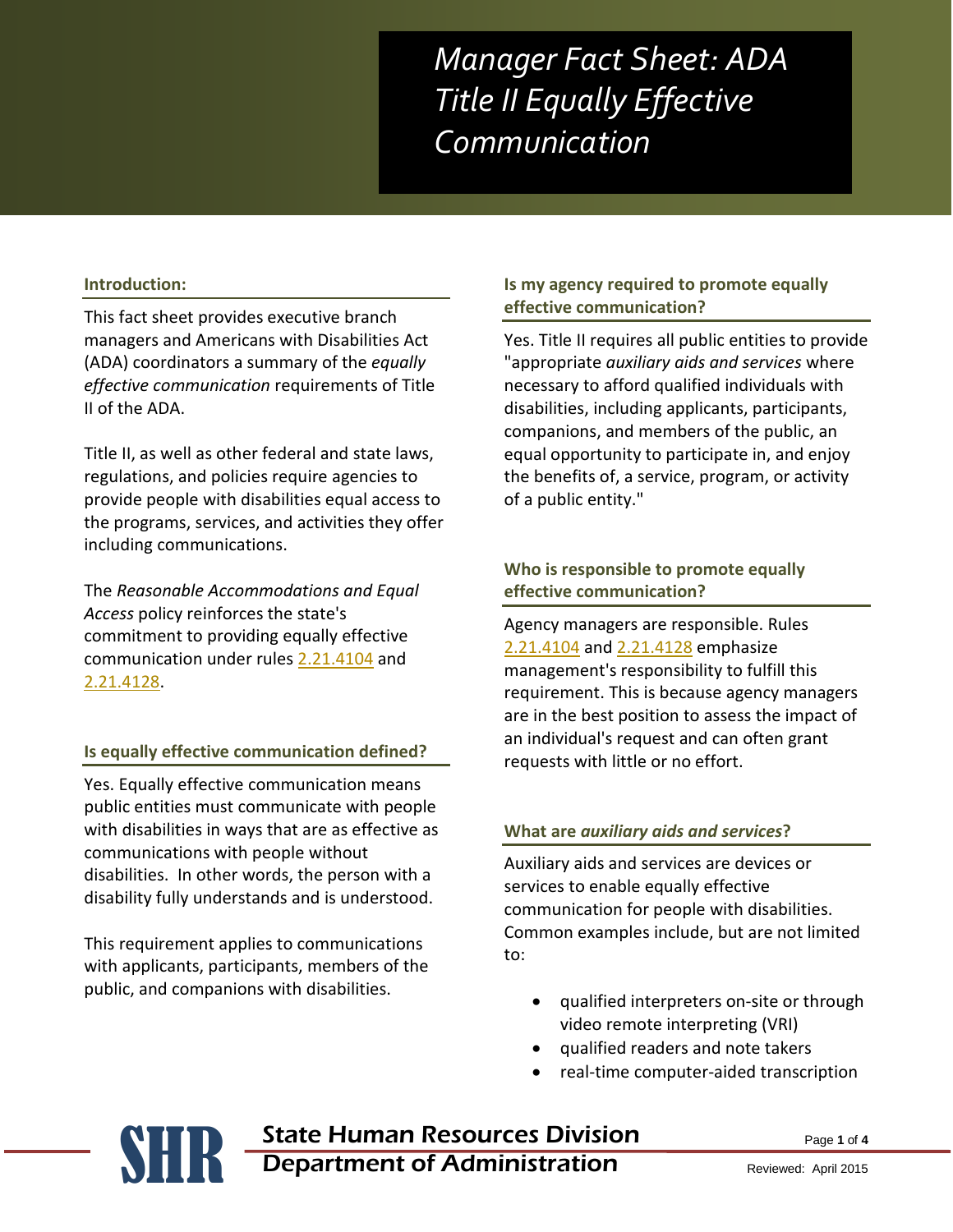- electronic, Brailled, and large-print materials
- screen reader and magnification software
- exchange of written notes
- telephone handset amplifiers
- assistive listening devices or systems
- open and closed captioning

### **Do auxiliary aids or services vary?**

Yes. Auxiliary aids or services used to promote equally effective communication will vary by the:

- a) method of communication used by the individual,
- b) nature, length, and complexity of the communication involved, and
- c) context of the communication.

# **Does Title II describe how to provide auxiliary aides and services?**

Yes. Title II states agencies must provide auxiliary aids and services in:

- a) accessible formats,
- b) a timely manner, and
- c) such a way as to protect the privacy and independence of individuals with disabilities.

**Is there a limit on the type of auxiliary aides and services agency managers must provide?** 

Yes. Agency managers are not required to provide individually prescribed devices such as wheelchairs, prescription eyeglasses, or hearing aids. They are also not required to provide

services of a personal nature such as assistance in eating, toileting, or dressing.

# **What should employees do if they receive a request for an auxiliary aid or service?**

In many cases, employees can simply provide the auxiliary aid or service because it would have little or no impact on the agency's resources or operation and result in equally effective communication.

For example, if a customer with speech impairment has general questions about a program, it may be appropriate to exchange notes back and forth.

However, if the same customer has questions about applying for assistance under the program and the questions require a more indepth response, the employee or customer may need to explore other options for equally effective communication. Again, it may be as simple as typing questions and responses back and forth on a computer or responding to the customer's questions by email. In other cases, it may be more appropriate to provide a qualified sign language interpreter.

In most cases, the individual with the disability will know what methods of communication are effective for them.

**What if an employee doesn't know how to handle the situation or doesn't have the authority or expertise to make the decision on the auxiliary aid or service requested?**

In these situations, the employee should promptly contact their manager or agency ADA coordinator.

# **State Human Resources Division** Department of Administration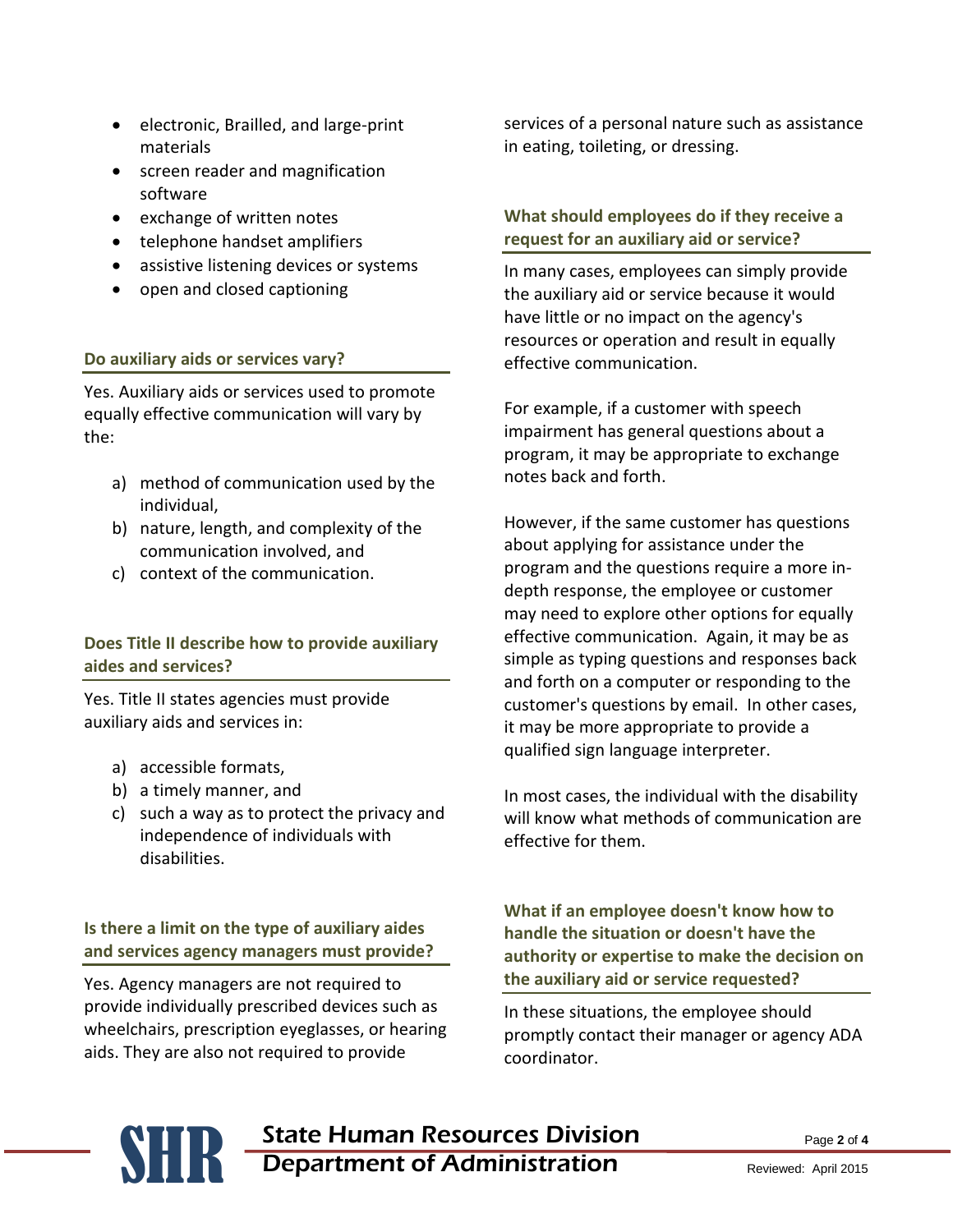## **What should managers do if they receive a request?**

Consider the request. In many cases, agency managers can approve requests with little or no effort.

For example, a deaf customer may request an interpreter as the most effective means of communication and the manager may contract with a qualified interpreter.

# **Are agency managers required to provide sign language or oral interpreters?**

It depends. Sign language or oral interpreters may be required when information is complex or lengthy. Factors to consider in determining whether an interpreter is required include the:

- a) context in which the communication is taking place,
- b) number of people involved, and
- c) importance of the communication.

**Can managers choose auxiliary aids and services other than those requested if they would still result in equally effective communication?**

It depends. Title II of the ADA states, "In determining what types of auxiliary aids and services are necessary, a public entity shall give *primary consideration* to the requests of individuals with disabilities."

*"Primary consideration* means the government entity must honor the choice of the individual with a disability, unless it can demonstrate 1) another equally effective means of communication exists or 2) use of the means of communication chosen would result in a

fundamental alteration in the program, service, or activity or undue financial or administrative burden."

Honoring the individual's request is usually the best course since each situation is different.

*State HR recommends agency managers contact their ADA coordinator before electing another auxiliary aid or service or before denying an individual's request.*

**Do agency manager need to provide the requested auxiliary aide or service even if they feel it would result in a fundamental alteration to the program, service, activity, or presents an undue financial or administrative burden?**

No. The Title II does not require agency managers to take any action that would result in a fundamental alteration in the nature of a program, service, or activity or in undue financial or administrative burden.

The regulations require proof that such action would result in an alteration or burden.

**Who decides if the requested auxiliary aide or service would fundamentally alter to the program, service, activity, or present an undue financial or administrative burden?**

The agency head or their designee must decide. They must consider all of the resources available for funding and operating the program, service, or activity before reaching a decision.

The agency head must provide a written statement of reasons for their determination if they decide the requested auxiliary aide or

# **SHR** State Human Resources Division<br>Department of Administration Department of Administration